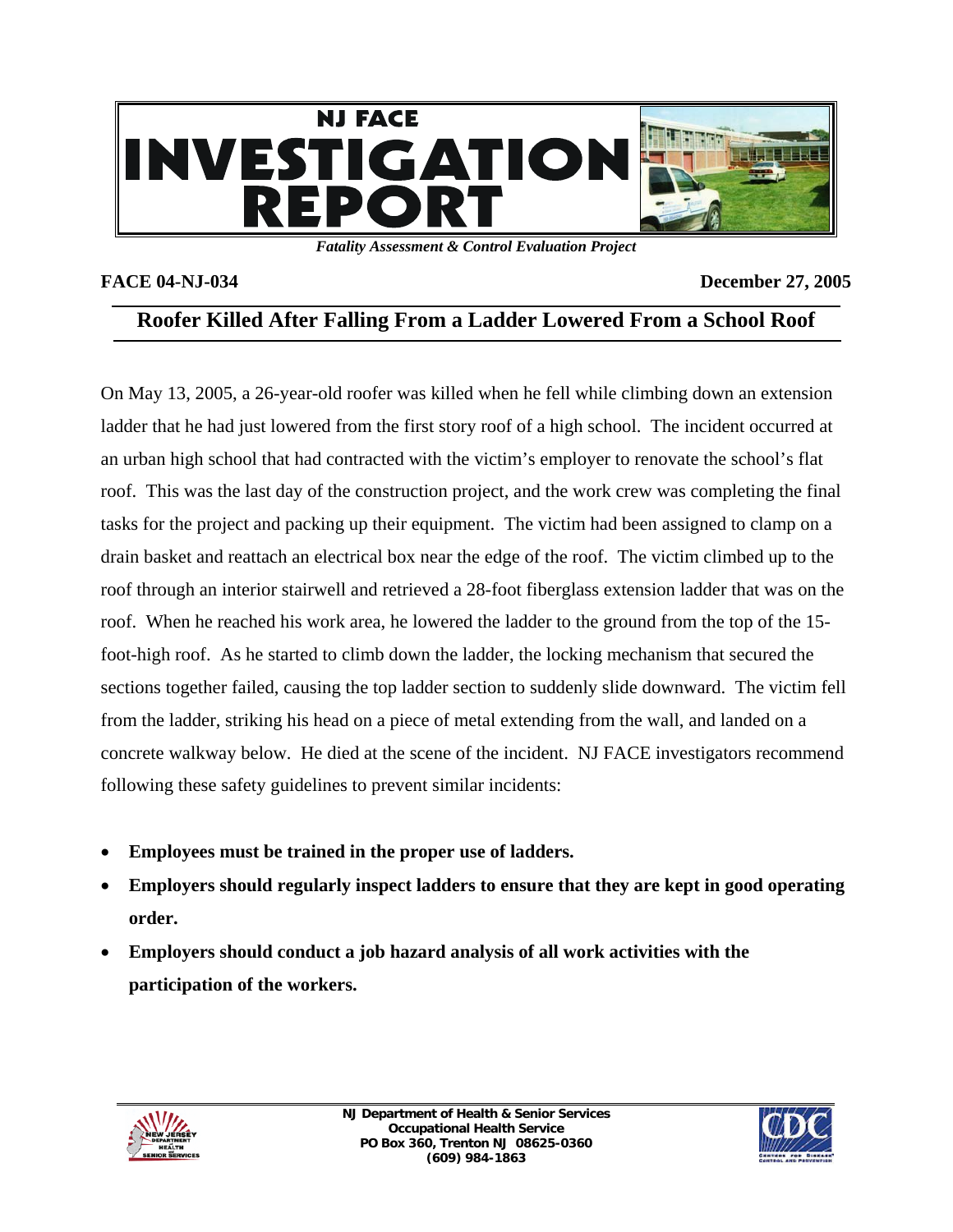## **INTRODUCTION**

On May 13, 2004, NJ FACE was informed by the NJDHSS Public Employees Occupational Safety and Health Program of a fatal incident that occurred a few hours earlier. A NJ FACE investigator immediately traveled to the site and met with the Federal OSHA Compliance Officer who was investigating the incident. The FACE investigator also interviewed the school principal for background information and briefly spoke with a representative from the victim's employer. Photographs were taken of the incident site from a distance; however, the FACE investigator was not permitted to approach the incident scene for a close examination. The victim's employer was located in another state and could not be interviewed. Because of this, NJ FACE requested a copy of the OSHA investigation file which was obtained through a Freedom of Information Act request. Additional information on this incident was obtained from the police report, medical examiner's report, and newspaper articles.

The victim's employer was a construction company specializing in roofing construction (SIC 1761, NAICS 238160). The company had been in business since 1984 and employed approximately 60 nonunion workers. The company, which is based outside of New Jersey, works throughout the eastern United States and specializes in large multi-million dollar projects. The victim was a 26 year-old white male construction worker who had worked for the company for four years.

### **INVESTIGATION**

The incident occurred outside a large high school located in an urban area. Approximately 2,300 students were enrolled in grades 9 through 12 at this school. The high school building was a 72 year-old, three-story, brick central structure with a sloped roof (Photo 1). Over time, additional



**Front of School (website photograph)** 

buildings were constructed, resulting in a sprawling wing of several buildings on the west side of the school and a smaller wing on the east side. The wings were a combination of single- and two-story brick buildings with flat tar roofs. The school was undergoing extensive renovations as part of the New Jersey Educational Facilities Construction and Financing Act, which established \$8.6 billion to overhaul **Photo 1 hundreds of schools throughout the 21 state counties. This**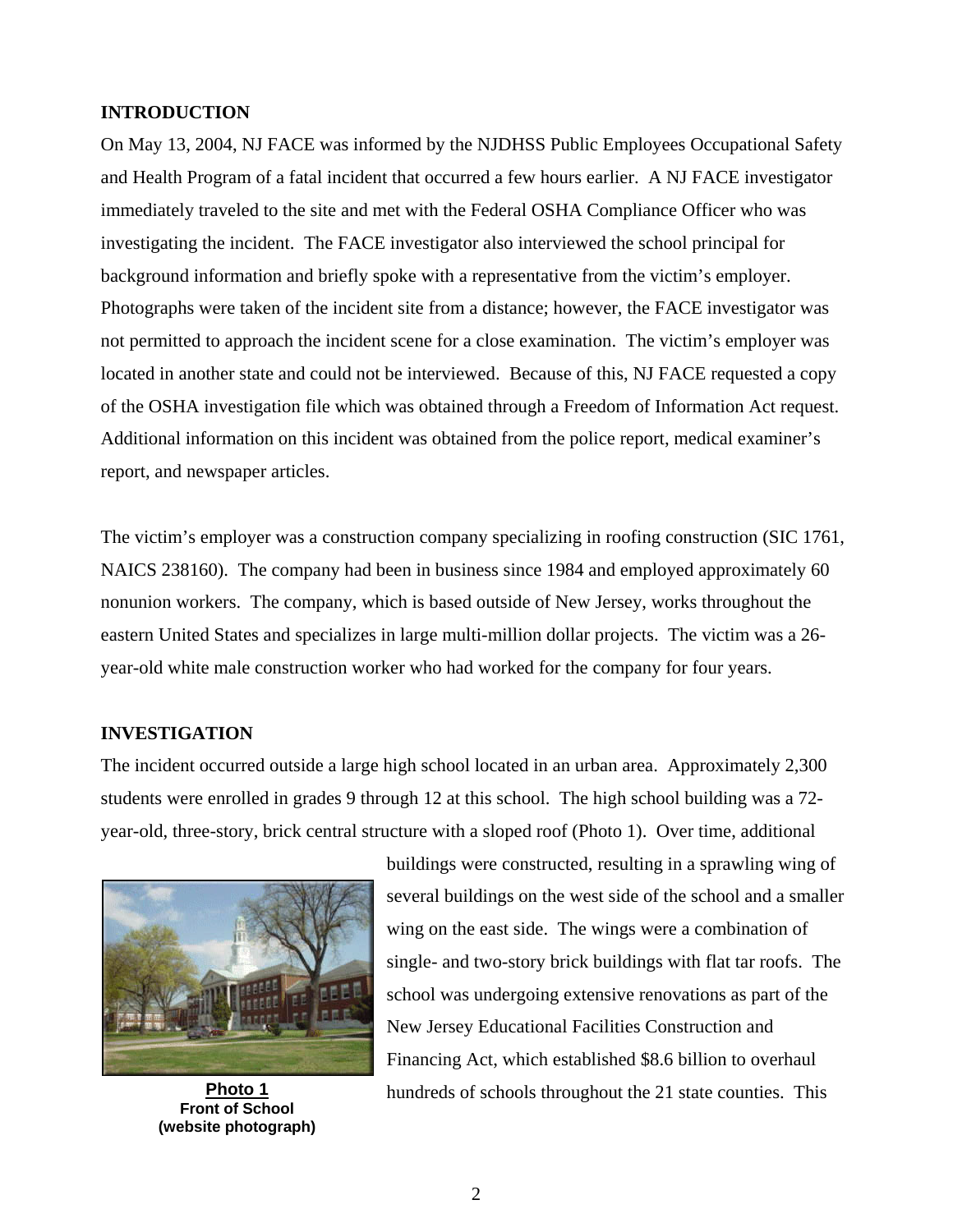high school was to receive funds to renovate the existing building and to construct new additions. The project was to be done in six separate phases to minimize disruption to the school, which would be open during the construction. The victim's company was awarded a \$1.26 million contract to replace the school's roofs in October, 2003, and they started work shortly thereafter.

The day of the incident, a Thursday, was sunny and clear. The company had completed the roof replacement the day before and was going through a "punch list" of corrective tasks, general cleanup, and packing. This was to be their last day on this job. The victim arrived at work in the morning and was assigned by his supervisor to do several tasks on the punch list, including the reinstallation of drain covers on the roofs and the attachment of an electrical box near the intersection of two buildings. According to records, the supervisor gave the victim his assignment and opened an access hatch so he could use an interior stairwell to get onto the roof. This was the last time the victim was seen before the incident. After climbing to the roof, the victim went to his assigned work area to install and caulk a roof drain. The area was the intersection of two school buildings, where one building was about five feet higher than the next. The victim was working on the higher building, about 15 feet from the ground. As he was on the roof, the victim apparently



**Photo 2 Identical Ladder (Manufacturer's Photo)** 

found and carried a 28-foot, two-section fiberglass extension ladder to his worksite (Photo 2). A school surveillance camera just below his worksite recorded the ladder as the victim lowered it from the roof of the building. The victim apparently lowered the ladder to get back down to the ground, or to possibly work on the roof from a different angle. After placing and adjusting the ladder, the victim climbed onto it. Apparently, the fly-lock mechanism that locks the ladder sections together was not properly set, causing it to slip when the victim placed his weight on the ladder. The top section of the ladder slid down several rungs until it hit the ground, causing the victim to fall from the ladder. The police report stated that the sliding ladder was seen in the video, although the camera angle was such that the victim's fall was not seen. As he fell, the victim's head struck a

piece of angle iron which protruded about 18 inches from the building, before landing on the concrete sidewalk below (Photos 3 & 4).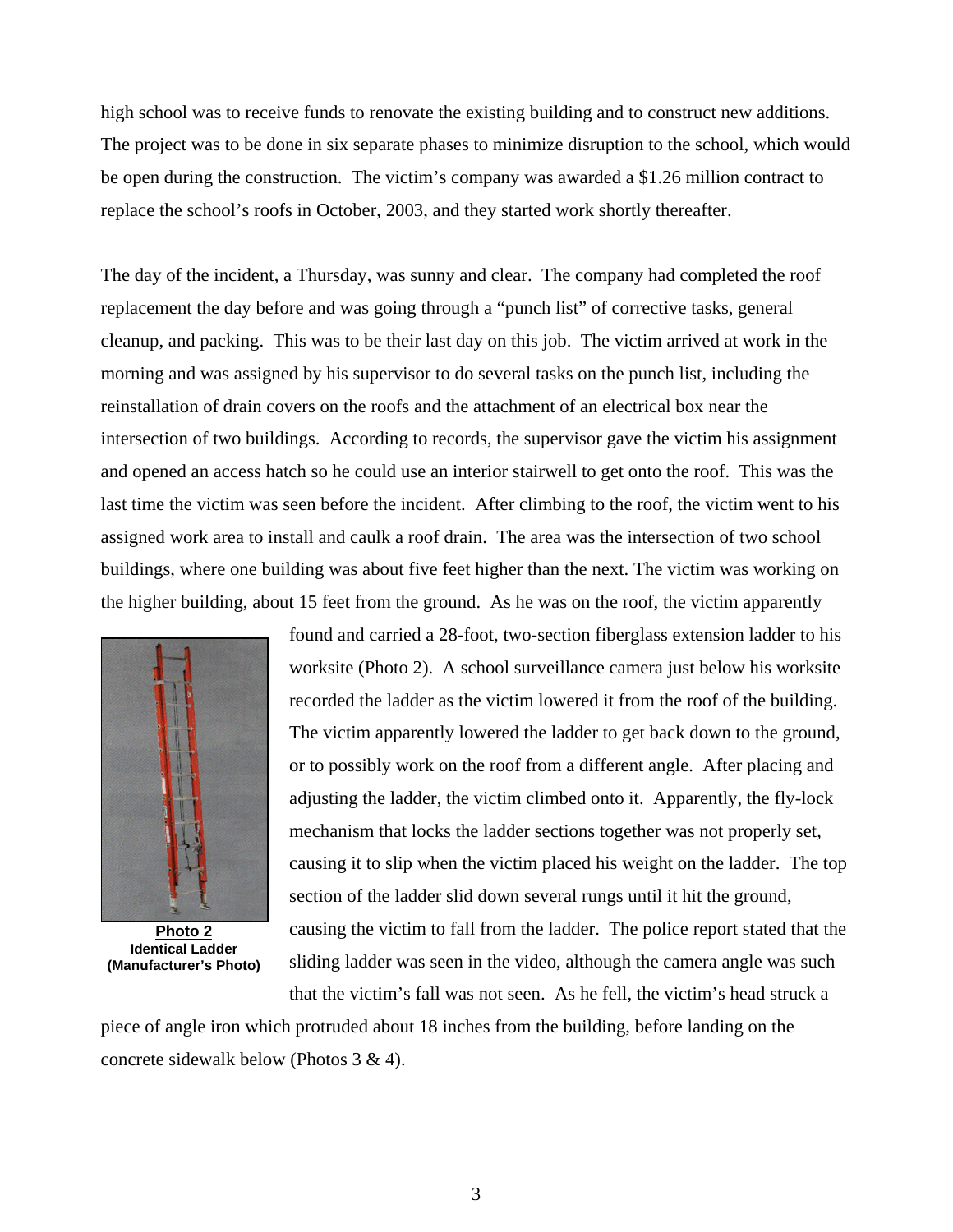



**Photos 3 & 4 Incident Site, victim landed near box on sidewalk. Ladder was originally raised near the doorway on the left.** 

A high school student in a nearby classroom saw the victim fall and notified school security, who then informed the school nurse. The nurse called 911 for assistance and administered first aid to the victim, who was gravely injured and unresponsive. All students in the nearby classrooms were moved away from the incident site, and the police arrived to secure the scene. EMS arrived and resuscitation efforts were ceased after the victim's injuries were assessed. He was pronounced dead at the scene by telemetry at 12:30 p.m.

## **RECOMMENDATIONS/DISCUSSIONS**

### **Recommendation #1: Employees must be trained in the proper use of ladders.**

**Discussion:** The victim's decision to retrieve a ladder and set it up from the top of a building indicates a lack of training and supervision in the use of ladders. The American National Standards Institute (ANSI) prohibits this practice, noting in section 9.3.13.1 of their ANSI Standard A14.5 1992 for reinforced plastic ladders:

"Adjustment of extension ladders shall only be made by the user when standing at the base of the ladder so the user may observe when the locks are properly engaged."

"Adjustments of extension ladders from the top of the ladder (or any level over the locking device) is a dangerous practice and shall not be attempted."

To prevent similar incidents, NJ FACE recommends that employers develop and implement a comprehensive training program that provides detailed instruction in the set-up, use, and care of ladders. At a minimum, this training should cover the topics outlined in the OSHA publication, *Stairways and Ladders, a Guide to OSHA Rules.*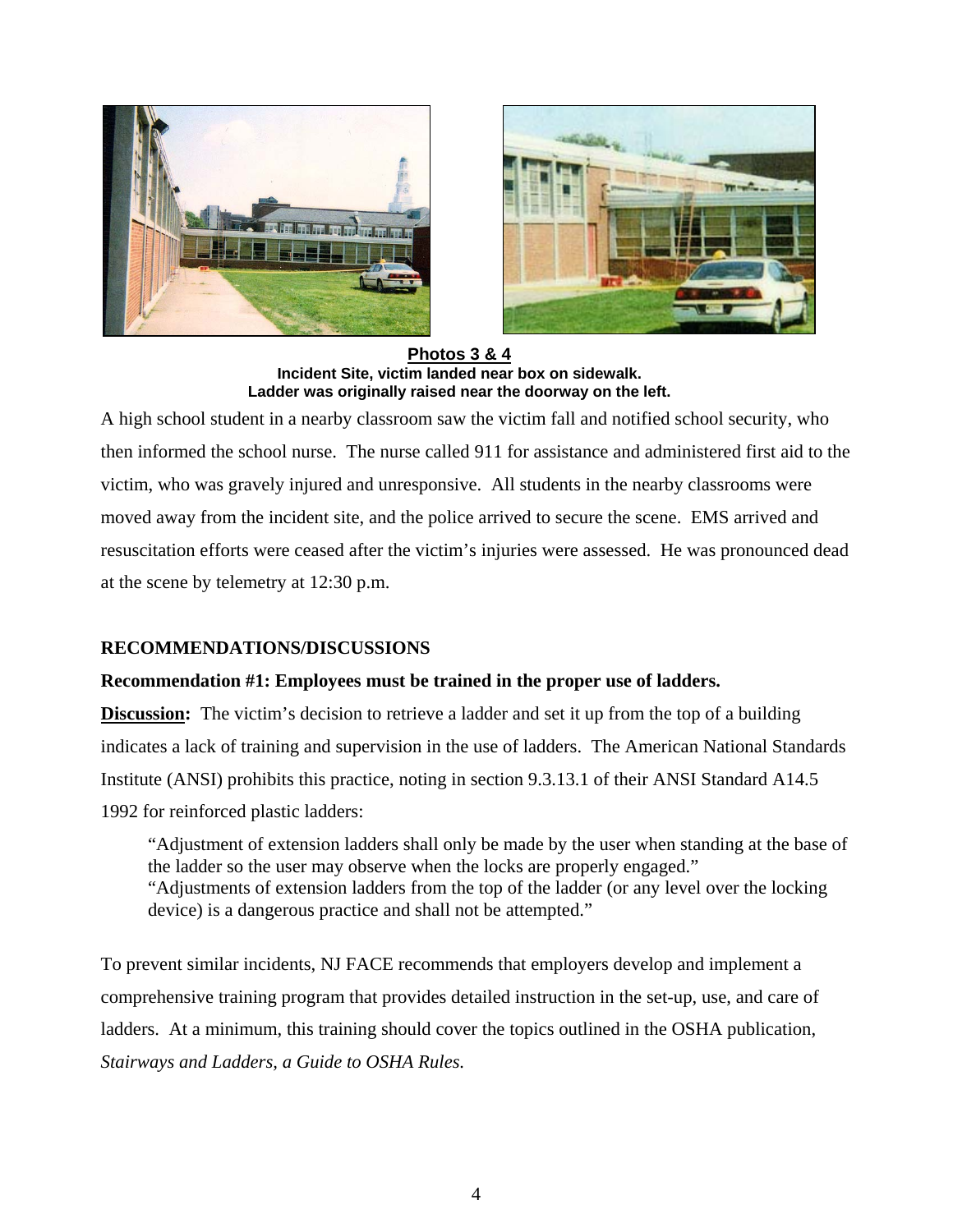# **Recommendation #2: Employers should regularly inspect ladders to ensure that they are kept in good operating order.**

**Discussion:** While viewing the OSHA photographs of the incident, NJ FACE investigators noted that the ladder the victim was using was improperly labeled as 32 feet in length. The photographs also suggest that the rope used to raise the top ladder section may not have been properly mounted to the ladder. NJ FACE recommends an equipment inspection and maintenance program to ensure that ladders and other construction equipment are properly maintained and removed from service when found to be defective.

# **Recommendation #3: Employers should conduct a job hazard analysis of all work activities with the participation of the workers.**

**Discussion**: To prevent incidents such as this, NJ FACE recommends that employers conduct a job hazard analysis of all work areas and job tasks with the employees. A job hazard analysis should begin by reviewing the work activities that the employee is responsible for and the equipment that is needed. Each task is further examined for mechanical, electrical, chemical, or any other hazard the worker may encounter. Additional information may be found in the OSHA publication 3071, *Job Hazard Analysis.* 

## **RECOMMENDED RESOURCES**

It is extremely important that employers obtain accurate information on health, safety, and applicable OSHA standards. NJ FACE recommends the following sources of information which should help both employers and employees:

### **U.S. Department of Labor, Occupational Safety & Health Administration (OSHA)**

Federal OSHA will provide information on safety and health standards on request. OSHA has several offices in New Jersey that cover the following counties:

| <b>Example 20</b> Atlantic, Burlington, Cape May, Camden, Cumberland, Gloucester, |  |
|-----------------------------------------------------------------------------------|--|
|                                                                                   |  |
| $\Box$ Federal OSHA Website: www.osha.gov                                         |  |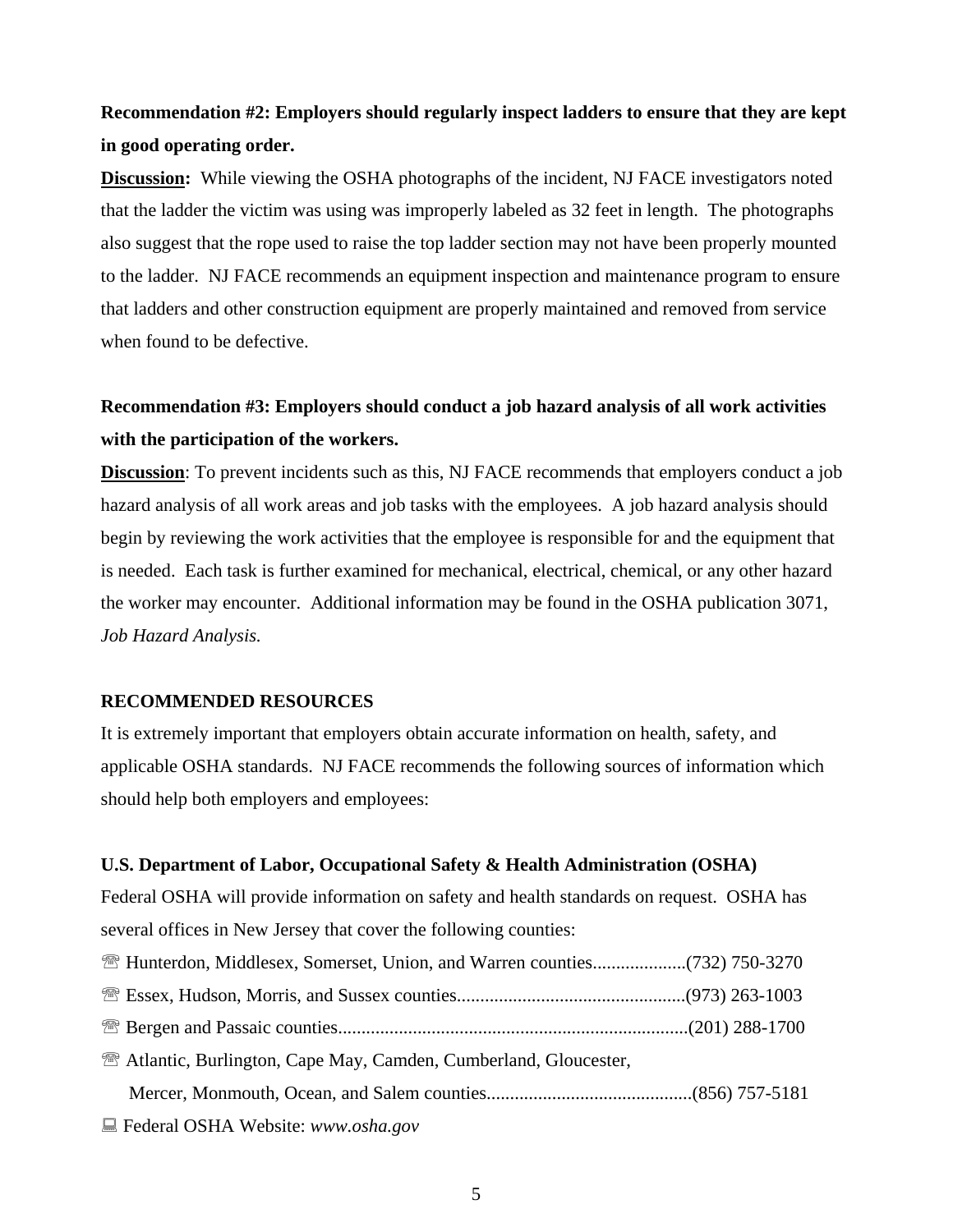#### **New Jersey Public Employees Occupational Safety and Health (PEOSH) Program**

The PEOSH Act covers all NJ state, county, and municipal employees. Two state departments administer the act; the NJ Department of Labor and Workforce Development (NJDLWD), which investigates safety hazards, and the NJ Department of Health and Senior Services (NJDHSS) which investigates health hazards. PEOSH has information that may also benefit private employers.

#### NJDLWD, Office of Public Employees Safety

*<u></u>*Telephone: (609) 633-3896

Website: *www.nj.gov/labor/lsse/lspeosh.html* 

NJDHSS, Public Employees Occupational Safety & Health Program

℡Telephone: (609) 984-1863

Website: *www.state.nj.us/health/eoh/peoshweb* 

# **New Jersey Department of Labor and Workforce Development, Occupational Safety and Health On-Site Consultation Program**

This program provides free advice to private businesses on improving safety and health in the workplace and complying with OSHA standards.

℡Telephone: (609) 984-0785 Website: *www.nj.gov/labor/lsse/lsonsite.html* 

#### **New Jersey State Safety Council**

The New Jersey State Safety Council provides a variety of courses on work-related safety. There is a charge for the seminars.

℡Telephone: (908) 272-7712. Website: *www.njsafety.org* 

#### **Internet Resources**

Other useful internet sites for occupational safety and health information: CDC/NIOSH website - *www.cdc.gov/niosh*  USDOL Employment Laws Assistance for Workers and Small Businesses - *www.dol.gov/elaws*  National Safety Council - *www.nsc.org*  NJ FACE reports - *www.state.nj.us/health/eoh/survweb/face.htm*  CDC/NIOSH FACE website - *www.cdc.gov/niosh/face/faceweb.html*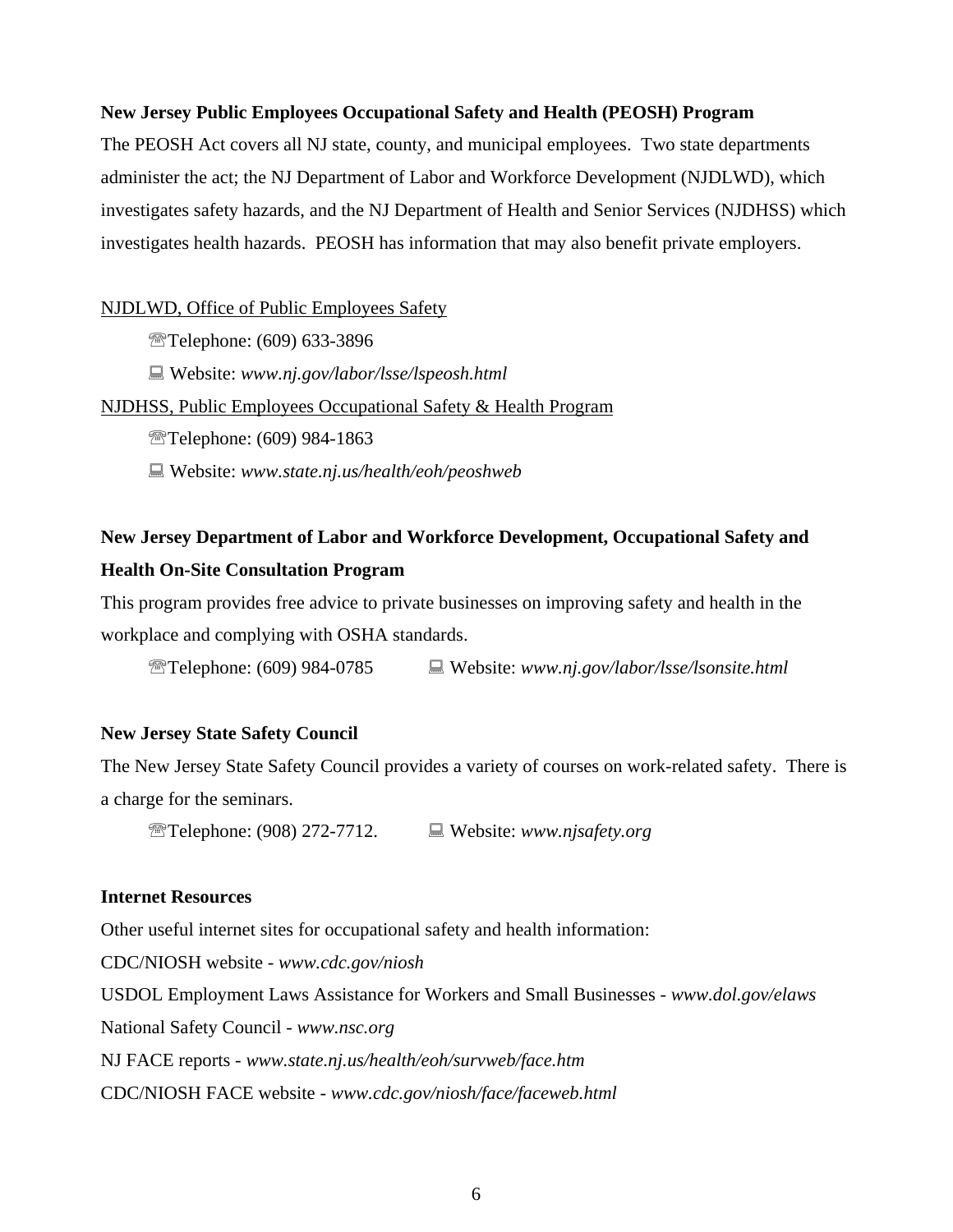#### **REFERENCES**

1. *Stairways and Ladders, a Guide to OSHA Rules.* US Department of Labor Publication # OSHA-3124-12R, 2003. USDOL, OSHA Publications Office, 200 Constitution Avenue NW, Washington DC 20210.

2. *Job Hazard Analysis.* US Department of Labor Publication # OSHA-3071, 2002 (revised). USDOL, OSHA Publications Office, 200 Constitution Avenue NW, Washington DC 20210.

3. *American National Standard for Ladders - Portable Reinforced Plastic - Safety Requirements.*  ANSI A14.5, 1992. American National Standards Institute (ANSI) 25 West 43rd Street, New York, NY 10036

4. *Fly-Lock Mechanism Failure - False Lock*. Ryan Engineering, www.ryan-engineering.com/main/Publications/ladders/fly\_lock\_failure.htm

### **DISTRIBUTION LIST**

NIOSH Employer NJ State Medical Examiner County Medical Examiner Local Health Officer USDOL-OSHA New Jersey Area Offices (4) NJDLWD Office of Public Employees Safety NJDLWD Occupational Safety and Health On-Site Consultation Program NJDHSS Public Employees Occupational Safety & Health Program NJDHSS Occupational Health Service Internet Site NJDHSS Census of Fatal Occupational Injuries (CFOI) Project